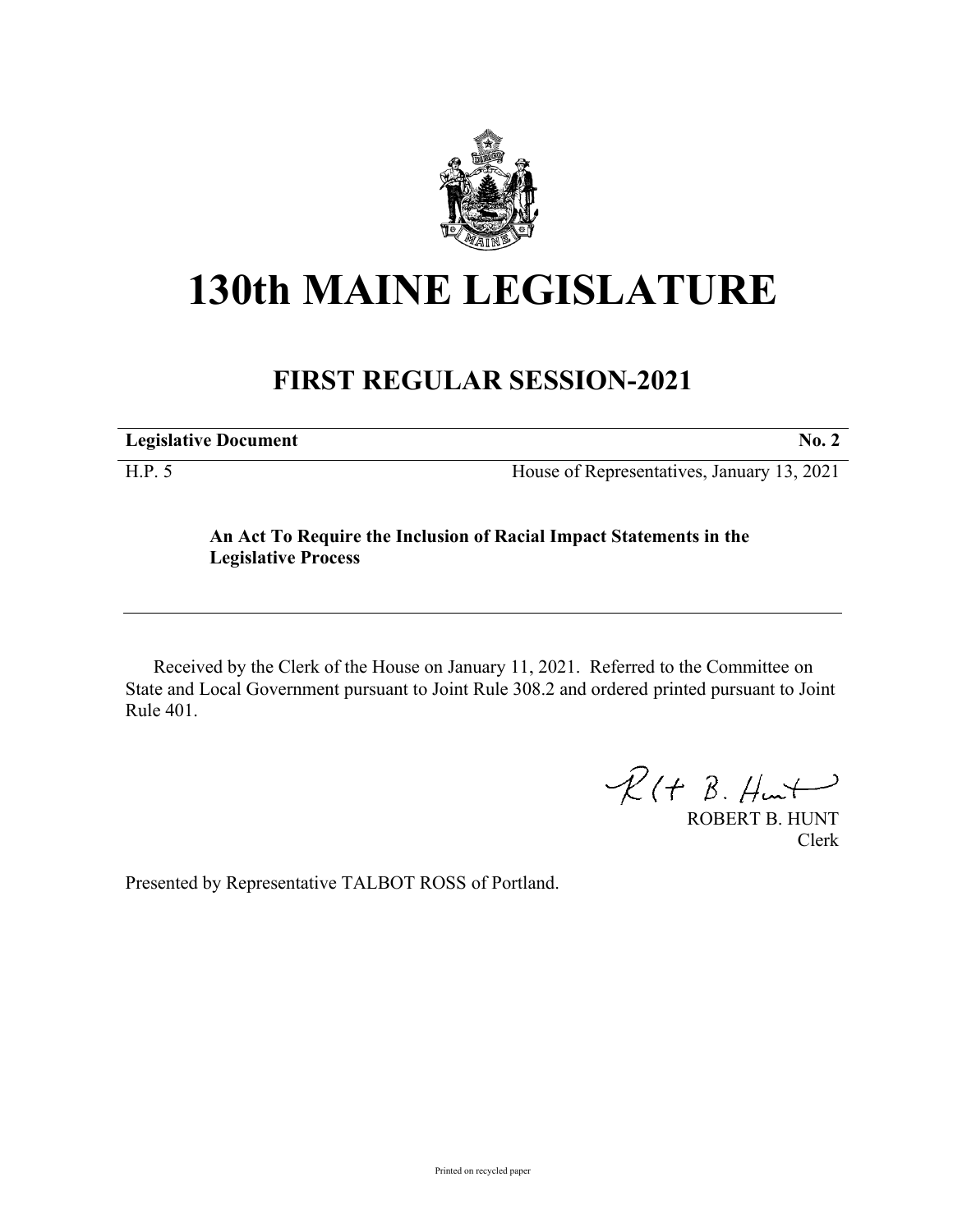| 1                                | Be it enacted by the People of the State of Maine as follows:                                                                                                                                                                                                                                                                                                                                                                                                                                                                |
|----------------------------------|------------------------------------------------------------------------------------------------------------------------------------------------------------------------------------------------------------------------------------------------------------------------------------------------------------------------------------------------------------------------------------------------------------------------------------------------------------------------------------------------------------------------------|
| $\overline{2}$                   | Sec. 1. 2 MRSA c. 7 is enacted to read:                                                                                                                                                                                                                                                                                                                                                                                                                                                                                      |
| 3                                | <b>CHAPTER 7</b>                                                                                                                                                                                                                                                                                                                                                                                                                                                                                                             |
| 4                                | RACIAL IMPACT STATEMENTS                                                                                                                                                                                                                                                                                                                                                                                                                                                                                                     |
| 5                                | §201. Information regarding racial impact statements                                                                                                                                                                                                                                                                                                                                                                                                                                                                         |
| 6                                | 1. Definitions. As used in this chapter, unless the context otherwise indicates, the                                                                                                                                                                                                                                                                                                                                                                                                                                         |
| 7                                | following terms have the following meanings.                                                                                                                                                                                                                                                                                                                                                                                                                                                                                 |
| 8                                | A. "Legislative committee" means a joint standing committee of the Legislature, a                                                                                                                                                                                                                                                                                                                                                                                                                                            |
| 9                                | joint select committee of the Legislature, a task force, commission or council or any                                                                                                                                                                                                                                                                                                                                                                                                                                        |
| 10                               | other committee established by the Legislature and composed wholly or partly of                                                                                                                                                                                                                                                                                                                                                                                                                                              |
| 11                               | Legislators for the purpose of conducting legislative business.                                                                                                                                                                                                                                                                                                                                                                                                                                                              |
| 12                               | B. "Racial impact statement" means an assessment of the potential impact that                                                                                                                                                                                                                                                                                                                                                                                                                                                |
| 13                               | legislation could have on historically disadvantaged racial populations.                                                                                                                                                                                                                                                                                                                                                                                                                                                     |
| 14                               | C. "State agency" means a state department, agency, office, board or commission or a                                                                                                                                                                                                                                                                                                                                                                                                                                         |
| 15                               | quasi-independent agency, board, commission, authority or institution.                                                                                                                                                                                                                                                                                                                                                                                                                                                       |
| 16<br>17<br>18<br>19<br>20<br>21 | Racial impact statement information. Upon the request of a legislative<br>2.<br>committee, a commissioner or director of a state agency or the commissioner's or director's<br>designee shall provide to that legislative committee data, analysis and other information<br>necessary to prepare a racial impact statement for legislation before that legislative<br>committee or legislation being prepared by that legislative committee. The racial impact<br>statement information must be provided in a timely manner. |
| 22                               | Sec. 2. Implementation of racial impact statement process pilot project.                                                                                                                                                                                                                                                                                                                                                                                                                                                     |
| 23                               | The Legislative Council or its delegate shall perform a study to determine the best method                                                                                                                                                                                                                                                                                                                                                                                                                                   |
| 24                               | to establish and implement a system of using racial impact statements for legislation. For                                                                                                                                                                                                                                                                                                                                                                                                                                   |
| 25                               | purposes of this section, "racial impact statement" means an assessment of the potential                                                                                                                                                                                                                                                                                                                                                                                                                                     |
| 26                               | impact that legislation could have on historically disadvantaged racial populations.                                                                                                                                                                                                                                                                                                                                                                                                                                         |
| 27                               | 1. Study. In making the determination required by this section, the Legislative Council                                                                                                                                                                                                                                                                                                                                                                                                                                      |
| 28                               | shall study and consider:                                                                                                                                                                                                                                                                                                                                                                                                                                                                                                    |
| 29                               | A. What has been done in other states to accomplish the development and use of racial                                                                                                                                                                                                                                                                                                                                                                                                                                        |
| 30                               | impact statements;                                                                                                                                                                                                                                                                                                                                                                                                                                                                                                           |
| 31                               | B. What data, analysis or other information is needed to produce a racial impact                                                                                                                                                                                                                                                                                                                                                                                                                                             |
| 32                               | statement and what the best source of that data, analysis or other information is, such                                                                                                                                                                                                                                                                                                                                                                                                                                      |
| 33                               | as, but not limited to, an executive branch department or agency;                                                                                                                                                                                                                                                                                                                                                                                                                                                            |
| 34                               | C. Specific policy areas that would benefit from the use of racial impact statements,                                                                                                                                                                                                                                                                                                                                                                                                                                        |
| 35                               | including, but not limited to, education; health care; employment, including wages;                                                                                                                                                                                                                                                                                                                                                                                                                                          |
| 36                               | housing, including home ownership; and criminal justice and public safety;                                                                                                                                                                                                                                                                                                                                                                                                                                                   |
| 37                               | D. The costs of implementing the use of racial impact statements, either on a limited                                                                                                                                                                                                                                                                                                                                                                                                                                        |
| 38                               | basis, such as for certain committees, policy areas or instruments, such as committee                                                                                                                                                                                                                                                                                                                                                                                                                                        |
| 39                               | or floor amendments, or for all joint standing committees and all legislation; and                                                                                                                                                                                                                                                                                                                                                                                                                                           |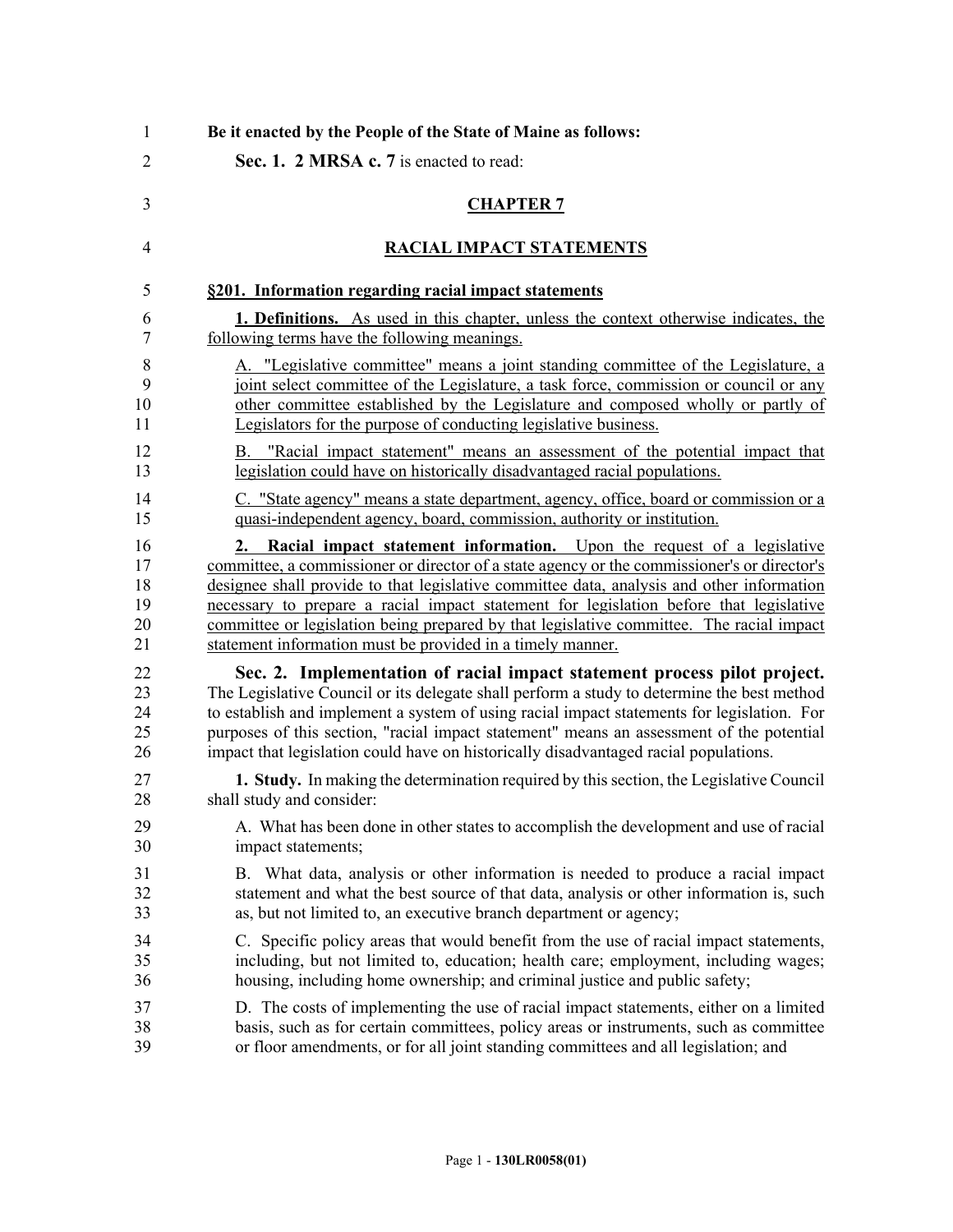1 E. Anything else the Legislative Council considers relevant. 2 **2. Findings; recommendations for limited pilot project.** The Legislative Council 3 shall complete its study under subsection 1 no later than November 1, 2021 and compile a 4 report with its findings. Based on the information gathered pursuant to subsection 1 and 5 its findings, the Legislative Council shall implement, no later than December 1, 2021, a 6 pilot project for the limited use of racial impact statements in the Second Regular Session 7 of the 130th Legislature. 8 In determining the scope of the pilot project, the Legislative Council shall consider: 9 A. Which joint standing committees will participate in the pilot project, which must 10 be at least one but not more than 4; 11 B. What legislation, such as bills, committee amendments and floor amendments, will 12 be subject to racial impact statement review; 13 C. What standards will be used to review legislation under paragraph B; 14 D. What resources or adjustments to the committee process will be needed to facilitate 15 the inclusion of racial impact statements; 16 E. The cost required to implement such a pilot project; 17 F. Information or other resources needed to compile racial impact statements; and 18 G. Any other information relevant to the Legislative Council. 19 **3. Report by pilot project committees.** The chairs of each joint standing committee 20 that was a part of the pilot project established pursuant to subsection 2 shall provide a report 21 to the Legislative Council no later than 30 days following adjournment of the Second 22 Regular Session of the 130th Legislature. The report must include: 23 A. The number of pieces of legislation and the types of legislation for which racial 24 impact statements were requested and used; 25 B. The manner in which the racial impact statements were obtained or developed; 26 C. The amount of time, both as an average and individually, needed to develop each 27 racial impact statement; and 28 D. The cost, if any, to the joint standing committee from obtaining or developing racial 29 impact statements. 30 Based on the report of the joint standing committees, the Legislative Council shall 31 determine whether to expand or eliminate the use of racial impact statements and make that 32 recommendation to the Legislative Council of the 131st Legislature no later than December 33 15, 2022. 34 **SUMMARY** 35 This bill requires, upon the request of a committee of the Legislature, the commissioner 36 of a department or director of an agency to provide to that legislative committee data, 37 analysis and other information necessary to prepare a racial impact statement, which is an 38 assessment of the potential impact that legislation could have on historically disadvantaged 39 racial populations.